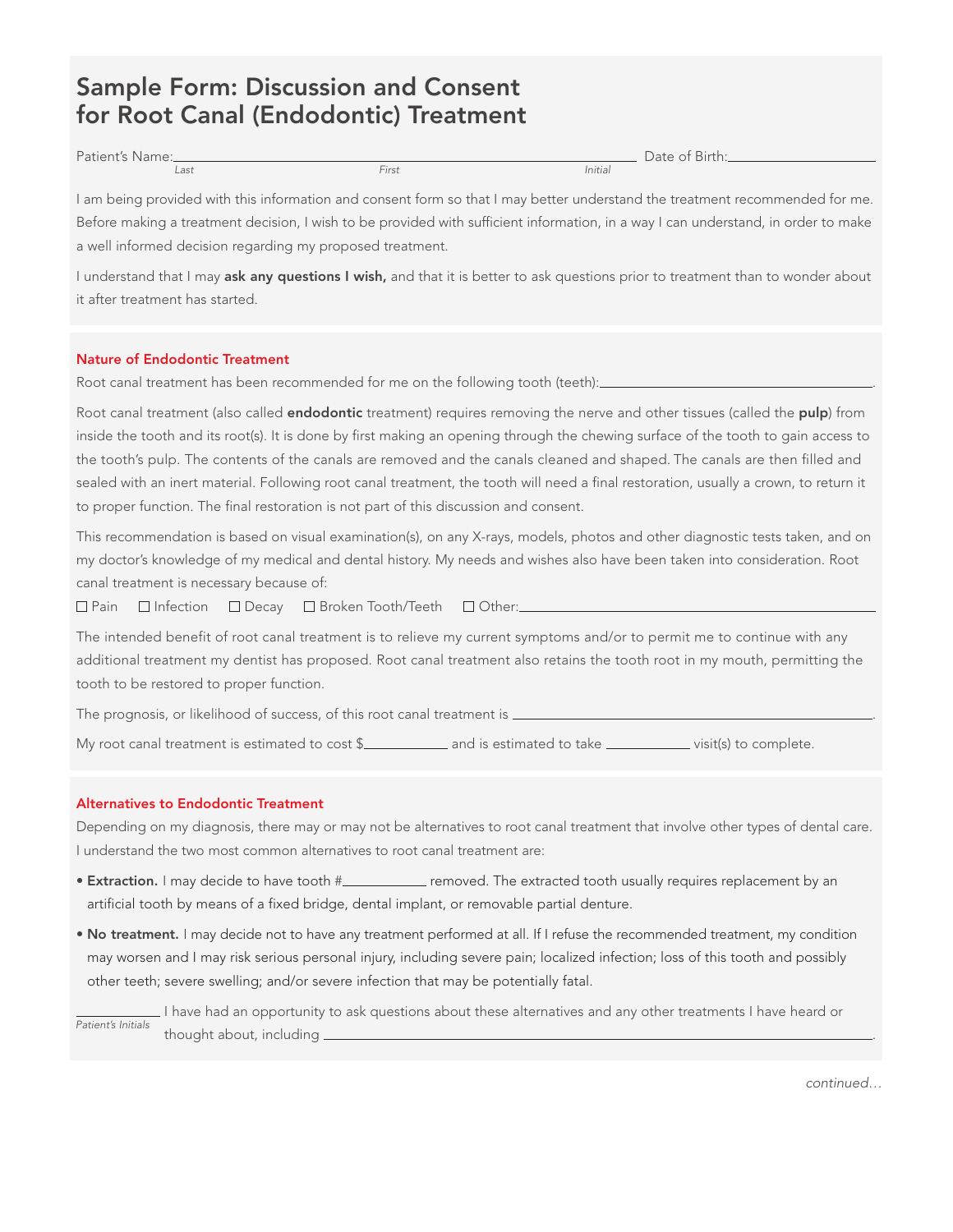## Risks of Endodontic Treatment

I have been informed and fully understand that there are certain inherent and potential risks associated with root canal treatment. I understand that during and after treatment, I may experience pain or discomfort, swelling, bleeding, changes in my bite, and loosening or loss of dental restorations. I understand that it is possible for an infection to occur, or an existing infection to worsen, in the tooth being treated and/or in the area around the tooth, and that I may need antibiotics and/or other procedures to treat the infection.

I understand that root canal instruments sometimes separate (break) inside the canal. This separation is more likely when canals are curved and/or narrowed. If the separated fragment cannot be retrieved, it may require sealing inside the root canal. It also may be necessary to have oral surgery performed on the tooth root (apicoectomy) to address the problem. I understand that a separated instrument often decreases the likelihood of clinical success.

I understand that other risks include: perforation of the tooth or tooth root by an instrument; injury to soft tissues adjacent to the tooth; sinus perforation; and nerve disturbances such as temporary or permanent pain or numbness, and/or unusual sensations such as itching, burning, or tingling of the lip, tongue, chin, teeth, and/or mouth tissues.

I understand that many factors contribute to the success of root canal treatment and not all factors can be determined in advance, if ever. Some of the factors include but are not limited to: my resistance to infection; the specific bacteria causing the infection; the size, shape, and location of the canals; the force with which I bite. I understand that my case may be more difficult if my tooth has blocked canals, curved canals, or very narrow canals.

I understand that root canal treatment may not relieve my symptoms, that treatment can fail during or after completion of treatment; and that it may fail for unknown reasons. If treatment fails, other procedures (including root canal retreatment and/or oral surgery) may be necessary to attempt to retain the tooth, or it may require extraction.

I understand that I may be given a topical anesthetic and/or local anesthetic injection. Although rare, it is possible that patients may have an allergic reaction to these medications. Adverse reactions to anesthetic medications are possible, such as lightheadedness, dizziness or drowsiness. Please contact Dr. **inter all and the mateur of the mateur of the state of the st** if you develop a rash. I understand that the injection area(s) may be uncomfortable following treatment and that my jaw may be stiff and sore from the anesthetic injection. I also understand that temporary or permanent injury to nerves and/or blood vessels from the injection may occur. Nerve disturbances may include pain or numbness, and/or unusual sensations such as itching, burning, or tingling of the lip, tongue, chin, teeth, and/or mouth tissues.

I understand that once root canal treatment is completed, I must promptly return to begin the next step in treatment. If I fail to return to have the tooth restored, I risk a failure of the root canal treatment, decay, infection, and tooth fracture and loss of the tooth. Since tooth structure must be removed to complete the root canal procedure, I understand that my tooth may be more prone to fracture than would a sound tooth, even after a crown or other dental restoration is completed.

Other foreseeable risks not stated above include:

 I have had an opportunity to ask questions about these risks and any other risks I have heard or thought about, including Patient's Initials

continued…